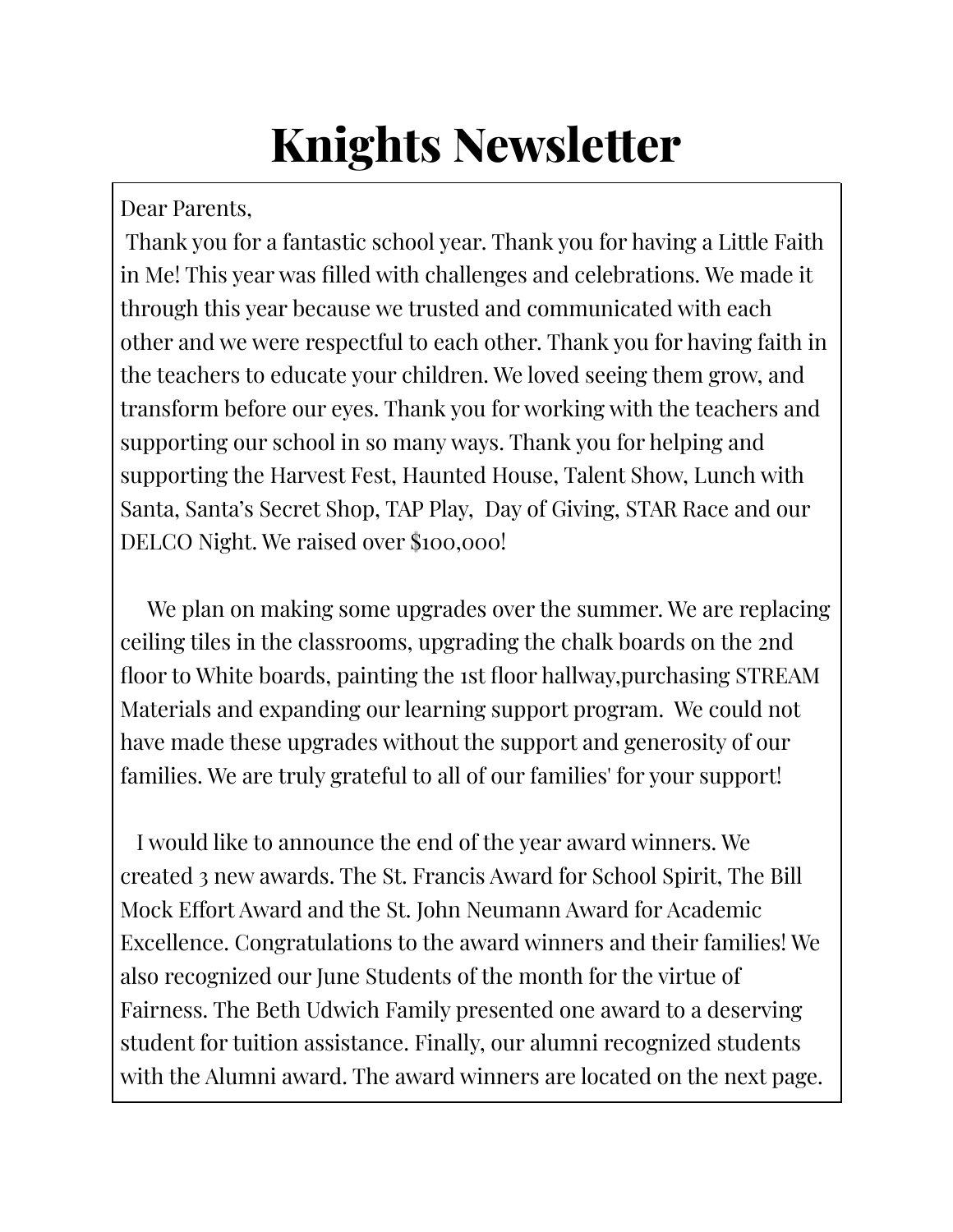Please make sure you are doing your summer reading. Here is the summer reading assignments:

| 1st Grade | ANY Eric Carle book (student choice)                                                                                                                                                                                                                                                               |
|-----------|----------------------------------------------------------------------------------------------------------------------------------------------------------------------------------------------------------------------------------------------------------------------------------------------------|
| 2nd Grade | The Teacher From the Black Lagoon                                                                                                                                                                                                                                                                  |
| 3rd Grade | Any Chapter Book on Grade Level                                                                                                                                                                                                                                                                    |
| 4th Grade | Tales of a 4th Grade Nothing (Judy Bloom-<br>Required<br><b>Pick One Book</b><br><b>I Survived the American</b><br><b>Revolution</b> by Lauren Tarshis<br><b>Because of Winn Dixie</b> by Kate<br>DiCamillo<br><b>Frindle</b> by Andrew Clements<br>Thank You, Jackie Robinson by<br>Barbara Cohen |
| 5th Grade | Choose 2-One Crazy Summer, The<br>Homework Machine, No Talking, Al<br>Capone Does My Shirts, The Magician's<br>Elephant, The Penderwicks: A Summer<br>Tale of Four Sisters                                                                                                                         |
| 6th Grade | Almost Home and book of grade level<br>choice                                                                                                                                                                                                                                                      |
| 7th Grade | The True Confessions of Charlotte Doyle<br>and a nonfiction book of choice (grade<br>level)                                                                                                                                                                                                        |
| 8th Grade | A Long Walk to Water and a grade level<br>book of choice                                                                                                                                                                                                                                           |

The teachers will be reaching out in August to let you know what homeroom your child will be in. Have a safe and relaxing summer!

Mr. Lowry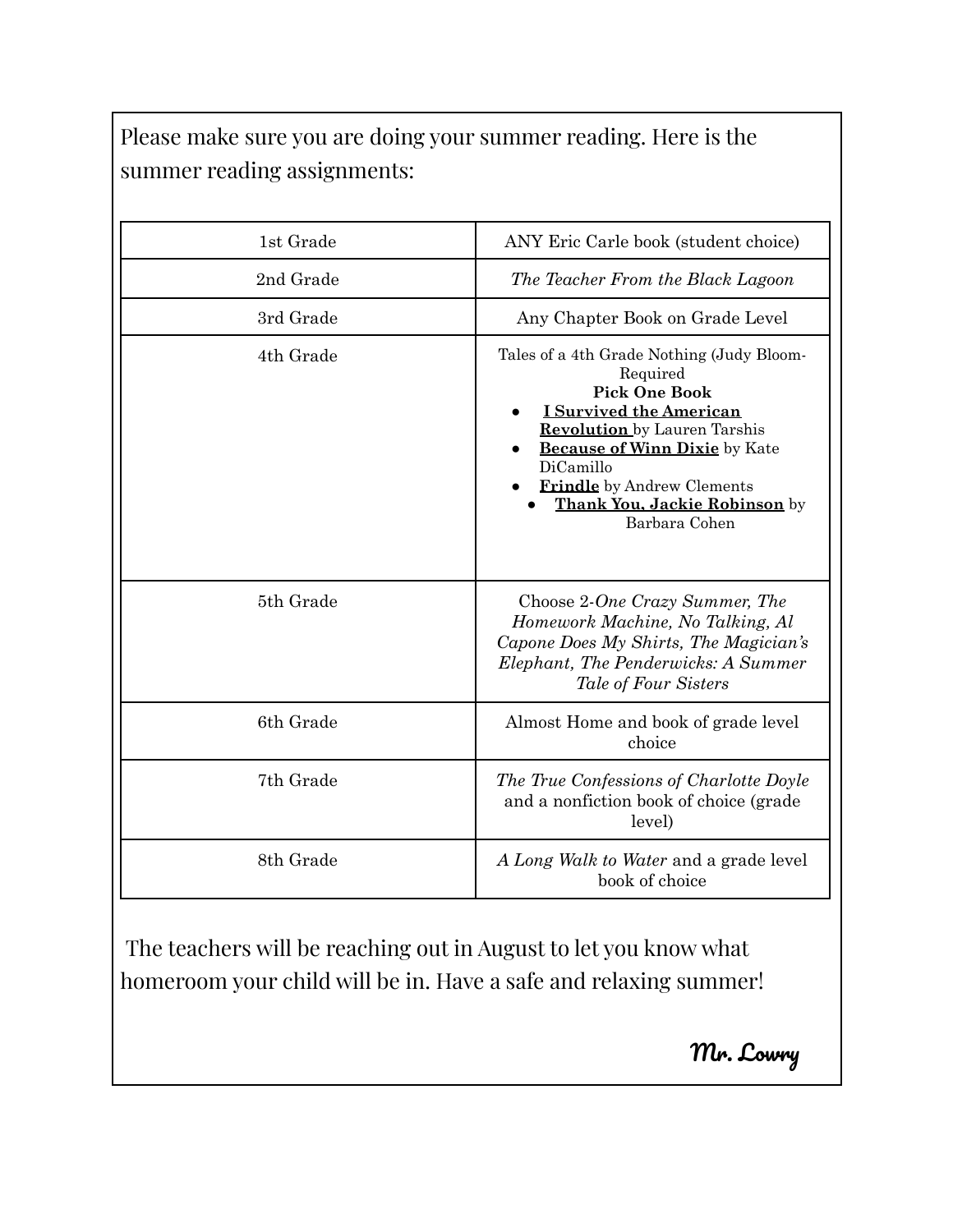## **End of YearAwards**

| <b>Grade</b>         | <b>St. Francis</b>                    | <b>Billy Mock Award</b>                       | <b>St. John Neumann</b>                    |
|----------------------|---------------------------------------|-----------------------------------------------|--------------------------------------------|
| Pre-K <sub>3</sub>   | Olivia Talley                         | <b>Stella Hopkins</b>                         | Millie Catanese                            |
| Pre-K $4A$           | Harper Schauer                        | Stella Nigro                                  | Sophia Romeo                               |
| Pre-K <sub>4</sub> B | Reagan Donovan                        | <b>Brendan McElrath</b>                       | Max Pursley and<br>Angela Gessler          |
| KA                   | Elsie May Carey and Lilly<br>Eisenman | Ryan Doogan and Angelo<br>Tiberi              | Caden Decky and<br><b>Emily Prior</b>      |
| <b>KB</b>            | Reynolds Talley and Addy<br>Thompson  | Catherine Leopold and<br><b>Vinny Alverez</b> | Mikey Hewitt and<br>Amaira Mattapudi       |
| 1A                   | Scarlett Anastasia                    | <b>Madelyn Parris</b>                         | Conor McElrath &<br><b>Tucker Stiltner</b> |
| 1B                   | Jack Walsh                            | Michael Volkwine                              | Wynnie O'Connor &<br>Priscilla Davis       |
| 2A                   | Sophia Rubino                         | Natalie Cazabal                               | ,Jacob Leopold                             |
| 3A                   | <b>Fiona McEvilly</b>                 | Mary Gessler                                  | Daniel Hewitt                              |
| 3B                   | Rocco Catanese                        | Sophia Martin                                 | Vincenzo Spinogatti                        |
| 4A                   | Logan Schauer                         | Kaitlyn Kelly                                 | Alianna Annunziato                         |
| 4B                   | Evelyn Kuchler                        | Anthony Florencio                             | John Hewitt                                |
| 5A                   | Anthony Meehan                        | Quinn Mulholland                              | Madison Crawford                           |
| 5B                   | John Woods                            | Killian Fazio                                 | James McEvilly                             |
| 6A                   | Julianna McGee                        | Erin Evans                                    | Reagan Kelly                               |
| 6B                   | <b>Sydney Paige Huston</b>            | Niko Matteo                                   | Eamonn Carlin                              |
| 7A                   | Claudia Gallagher                     | Maximus Ortega                                | <b>Ezekiel Schweitzer</b>                  |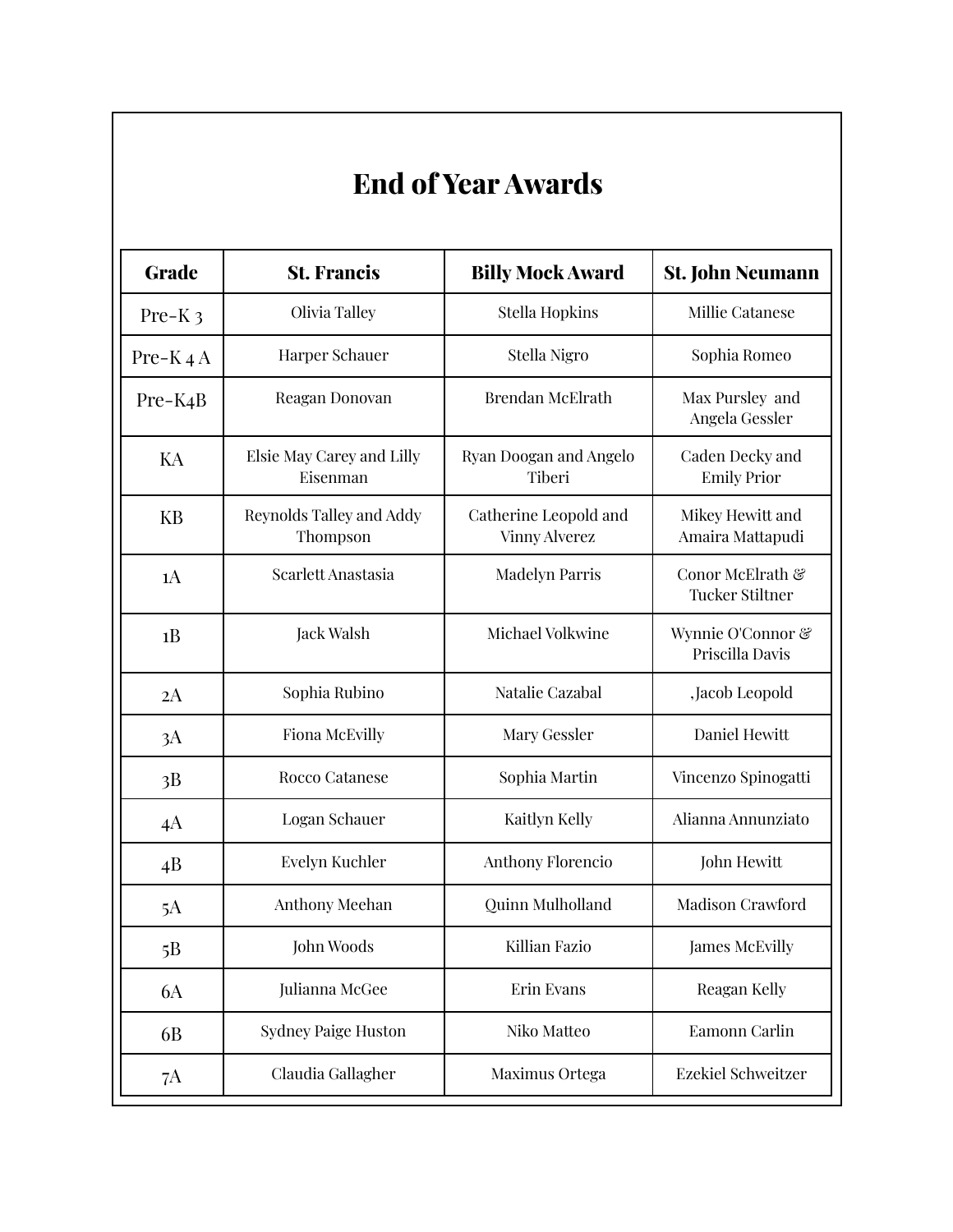| 7B                   | <b>Owen Kates</b>                   | Julia DiCarlo            | Lily McNamara             |
|----------------------|-------------------------------------|--------------------------|---------------------------|
| <b>Grade</b>         | <b>Student of the Month</b>         | <b>Alumni Awards</b>     | <b>Beth Utivich Award</b> |
| Pre-K <sub>3</sub>   | Dempsey Smith                       | Julianna McGee Gr. 6     | Maggie Walsh Gr. 5        |
| Pre-K $4A$           | MacKenzie Coughlin                  | Evelyn Kucker Gr. 4      |                           |
| Pre-K <sub>4</sub> B | Nathan Krauthamer                   | Connor Kirk Gr. 5        |                           |
| KA                   | Santino Tiberi and Ella<br>Bingnear | Gabriel Oberholzer Gr. 7 |                           |
| <b>KB</b>            | Alivia Maiorano                     |                          |                           |
| 1A                   | Jack Walker                         |                          |                           |
| 1B                   | Henry Fink                          |                          |                           |
| 2A                   | <b>Madison Matteo</b>               |                          |                           |
| 3A                   | Colby Downs                         |                          |                           |
| 3B                   | Luke Walsh                          |                          |                           |
| 4A                   | Piper McNamara                      |                          |                           |
| 4B                   | Joseph Ryan                         |                          |                           |
| 5A                   | Devin Sturman                       |                          |                           |
| 5B                   | Madeline Haggerty                   |                          |                           |
| $6A$                 | Marcus Everson                      |                          |                           |
| 6B                   | <b>Madeline Pursley</b>             |                          |                           |
| 7A                   | Mackenna Meehan                     |                          |                           |
| 7B                   | Matthew Formosa                     |                          |                           |
| $8\mathrm{A}$        | Mariah Hopewell                     |                          |                           |
| <b>8B</b>            | Jacob Jose                          |                          |                           |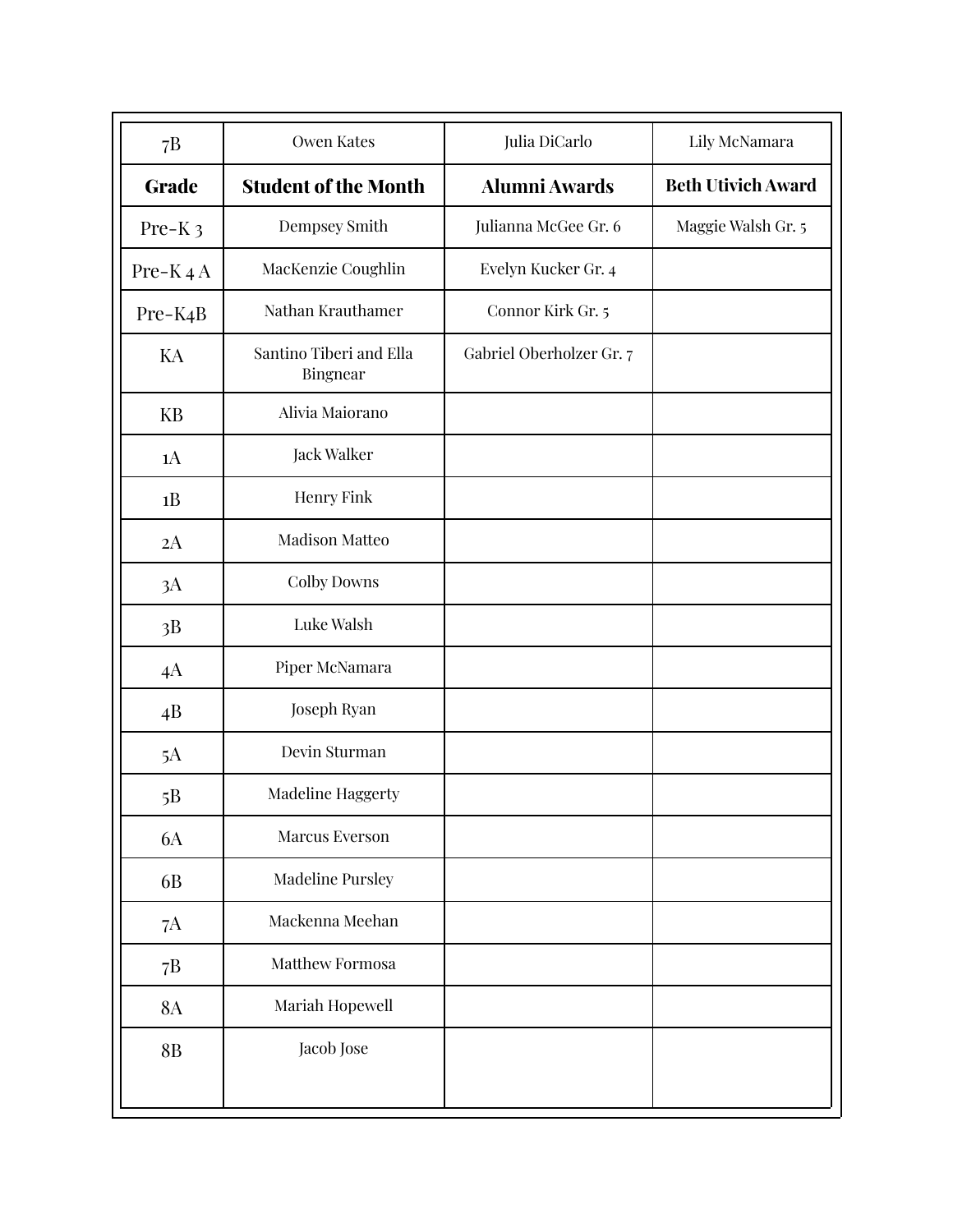| 3rd Trimester Honor Roll    |                           |  |
|-----------------------------|---------------------------|--|
| <b>Distinguished Honors</b> | <b>Honors</b>             |  |
| Grade 4                     | Grade: 4                  |  |
| Alianna Annunziato          | Luke Vogelei              |  |
| Emmanuelle Annunziato       | John Hewitt               |  |
| Savanna Davis               | Evelyn Kuchler            |  |
| Isabella Fazio              | Joseph Ryan               |  |
| <b>Scarlett Huston</b>      | James Schuck              |  |
| Kaitlyn Kelly               | <b>Alexander Walmsley</b> |  |
| Ava Kikut                   | Logan Schauer             |  |
| Paige Nolan McDermott       |                           |  |
| <b>Chase Rendel</b>         |                           |  |

| <b>Distinguished Honors</b> | <b>Honors</b>    |
|-----------------------------|------------------|
| Olivia Callahan             | Kendall Hopewell |
| <b>Madison Crawford</b>     | Luke Kelly       |
| William Hewitt              | Nicholas Rubino  |
| Graeme Nardozzi             | Devin Sturman    |
| Giovanni Spradlin           | Magdalene Walsh  |
| James McElvily              | Chloe Crawford   |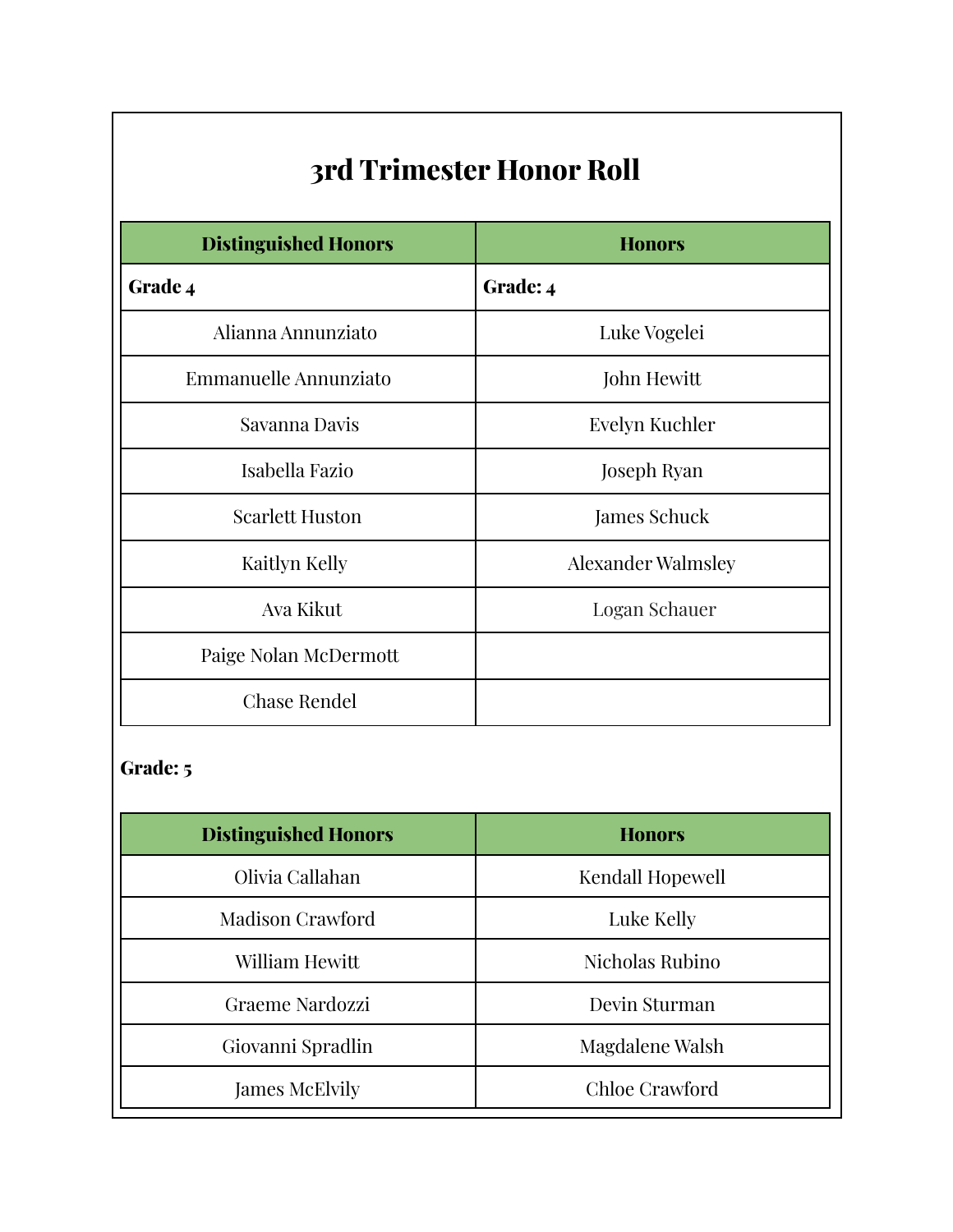| <b>Matthew Everson</b>   |
|--------------------------|
| Zachary Graham           |
| <b>Madeline Haggerty</b> |
| Koko Hane                |
| Kylie Morrow             |
| Vivian Ortega            |
| John Wood                |

| <b>Distinguished Honors</b> | <b>Honors</b>              |
|-----------------------------|----------------------------|
| <b>Riley Marsilii</b>       | <b>Nola Ferris</b>         |
|                             | William Harshyne           |
|                             | Reagan Kelly               |
|                             | Eamonn Carlin              |
|                             | Cecelia Citrone-Fanellii   |
|                             | Gianna Graham              |
|                             | <b>Sydney Paige Huston</b> |
|                             | Lilyanna Kuchler           |
|                             | Isabella Luistro           |
|                             | <b>Blaise Michalowski</b>  |
|                             | Penelope McEvilly          |
|                             |                            |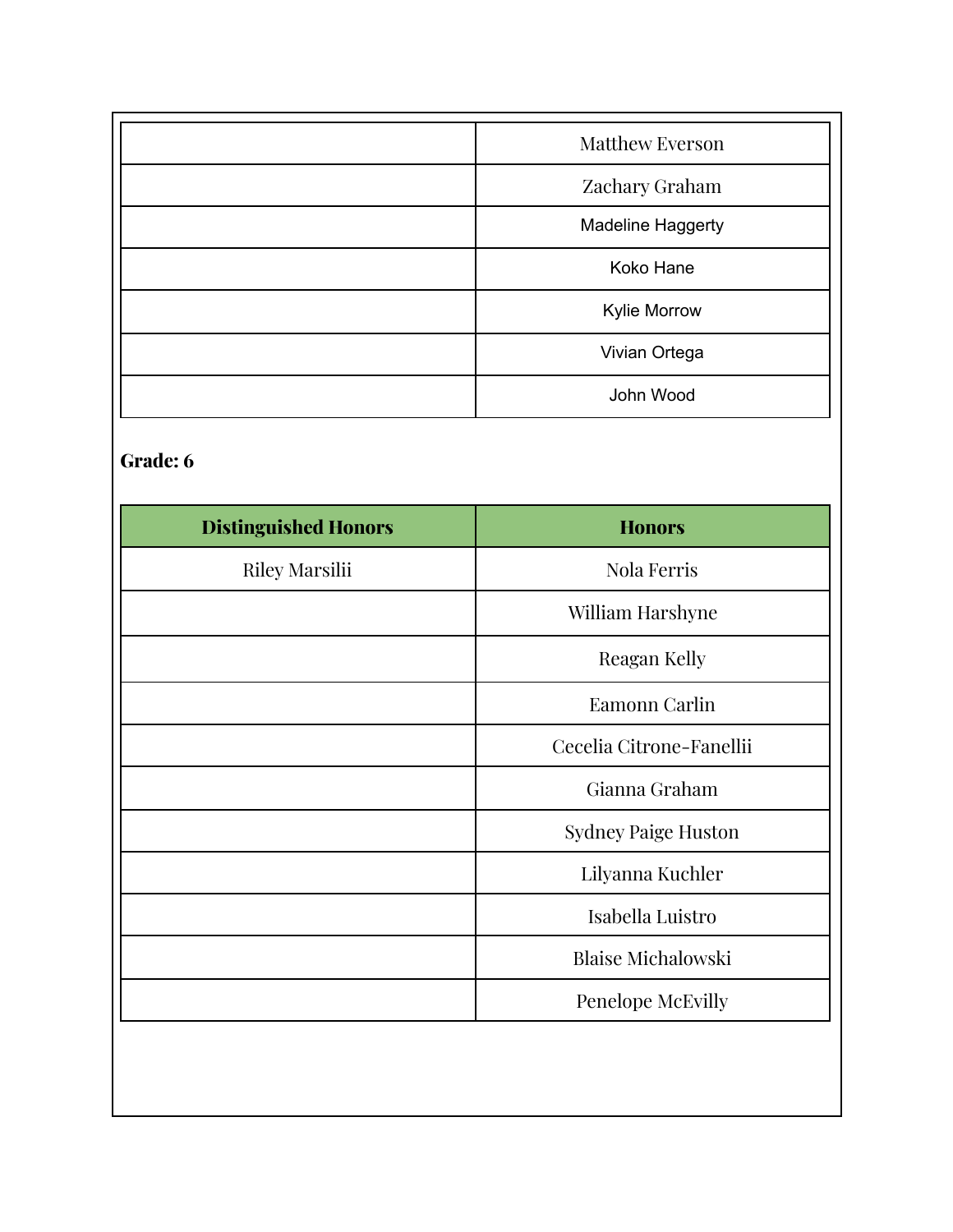| <b>Distinguished Honors</b> | <b>Honors</b>             |
|-----------------------------|---------------------------|
| Julia DiCarlo               | James Campbell            |
| Lily MacNamara              | Logan Dilorio             |
|                             | Isabella Fazio            |
|                             | <b>Mark Ferris</b>        |
|                             | <b>Matthew Formosa</b>    |
|                             | Gianna Iacone             |
|                             | <b>Owen Kates</b>         |
|                             | Natalie Lynam             |
|                             | Douglas Morrow            |
|                             | <b>Gabriel Oberholzer</b> |
|                             | Maximus Ortega            |
|                             | <b>Ezekiel Schweitzer</b> |
|                             | Luke Smith                |
|                             | Ryan Smith                |
|                             | Audrey Therriault         |
|                             | Morgan Wood               |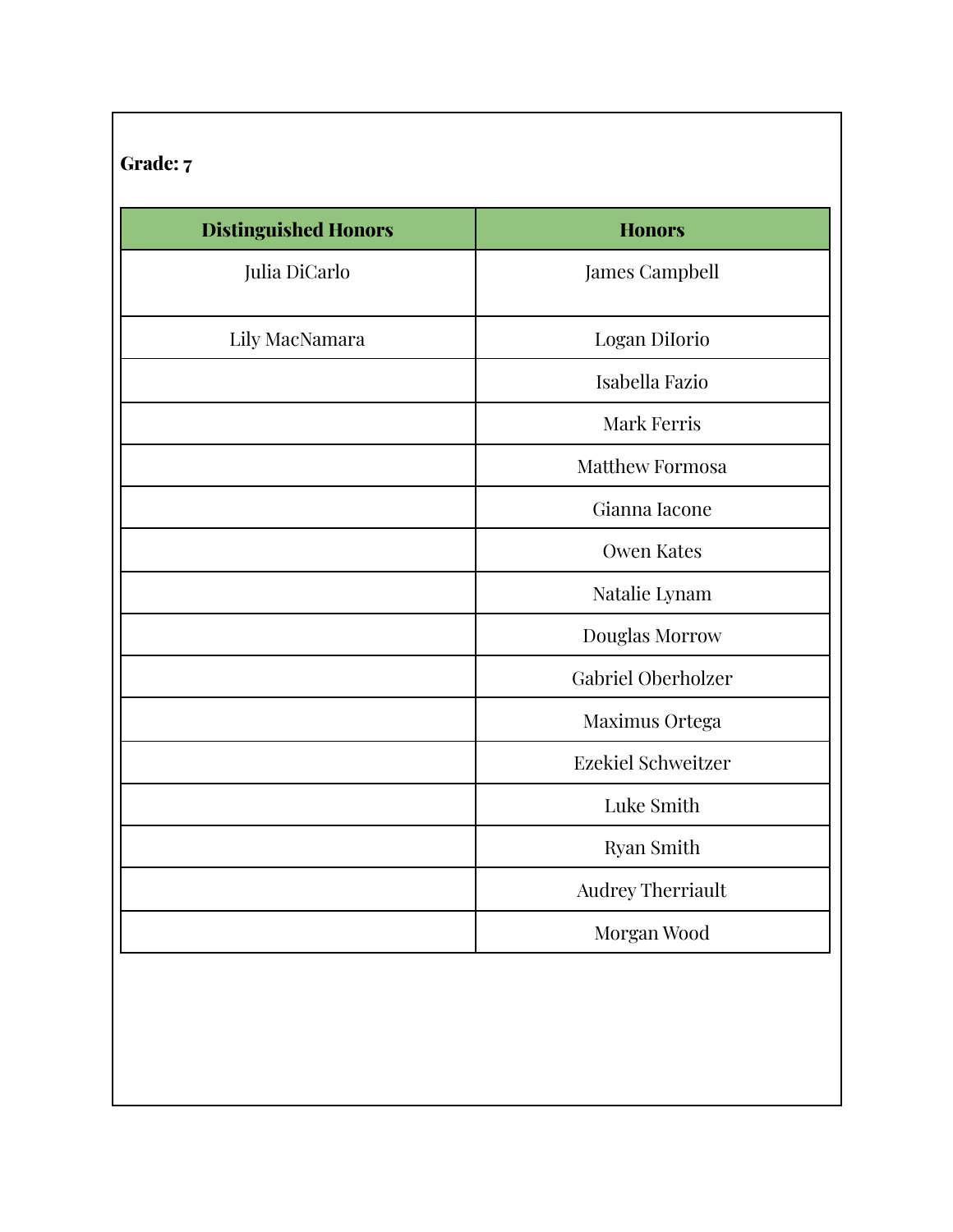| <b>Distinguished Honors</b> | <b>Honors</b>           |
|-----------------------------|-------------------------|
| Jacob Jose                  | Dylan Colvin            |
| Sophia Reinsel              | <b>Matthew DeFielce</b> |
|                             | Miki Hane               |
|                             | Sarah Hayes             |
|                             | <b>Bridget Malloy</b>   |
|                             | Erin McLaughlin         |
|                             | Isabella Alba           |
|                             | Isabellla Anastasia     |
|                             | Dominic DelVacchio      |
|                             | <b>Madison Evans</b>    |
|                             | Angelina Garcia         |
|                             | Maximus Gruszka         |
|                             | Julianna Manzi          |
|                             | Ruby Ryan               |
|                             | London Vassilakopoulos  |
|                             |                         |
|                             |                         |